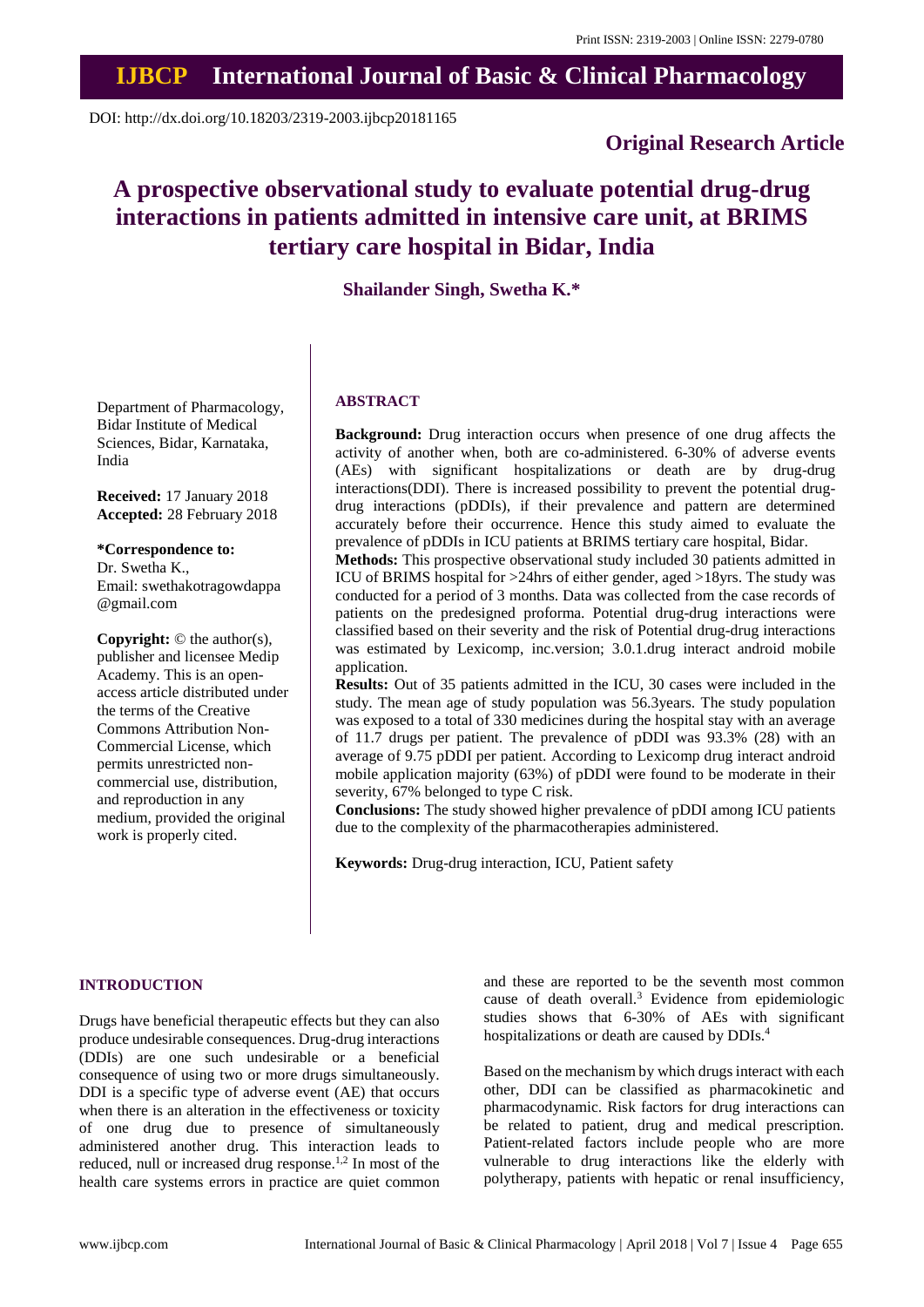patients with more than one prescribing doctor, those receiving intensive care (ICU), and immunosuppressed patients.<sup>5</sup> Polytherapy increases the risk of clinically relevant drug interactions.6,7

The development of drug-drug interactions is particularly common in ICU patients and this predisposition is complicated by disease severity and organ failure, both of which can change the pharmacologic response of medications.8,9 In ICU patient's pDDI go unnoticed, as the symptoms due to DDI are masked by their preexisting disease symptoms. DDI has become a significant challenge to health care providers and may affect morbidity, mortality and patient's quality of life.<sup>10</sup>

Hence it is crucial to monitor these patients closely and the health care professionals should be trained efficiently in this aspect.<sup>11</sup> There is increased possibility to prevent the potential drug-drug interactions (pDDIs), if the prevalence and pattern of pDDI are determined accurately before their occurrence.<sup>12</sup> Unfortunately, there are limited studies on the preventability of adverse events (AEs) due to pDDIs. Hence this present study was aimed to evaluate the prevalence of potential DDIs in the ICU patients admitted at BRIMS tertiary care hospital, Bidar.

#### **METHODS**

A prospective observational study was conducted to assess the prevalence of pDDIs and to determine drugs involved in potential DDIs in the ICU patients admitted at BRIMS tertiary care hospital, Bidar, India. The study was conducted for a period of 3 months after obtaining Institutional Ethics Committee approval. Patients were selected randomly who were aged 18 years or older admitted to the Intensive Care Unit from October 2016 to December 2016, who had a length of stay of  $>24$  hrs and had more than two medicines in their treatment chart were included in the study. Data was collected from the case records of patients on the predesigned proforma, which included the following details;

- Demographic data.
- Provisional diagnosis.
- Prescription details: Number of drugs prescribed, drug class / category, dose, route, frequency and duration of administration.
- Length of stay in the hospital.

Potential drug-drug interactions were classified according to pharmacodynamics and pharmacokinetics properties and their severity and the risk of Potential drug-drug interactions will be estimated by Lexicomp, inc. version;3.0.1. drug interact android mobile application Table 1 and Table 2. 3

The data was analysed for pDDI by using drug interaction software Lexi- Comp, inc. version: 3.0.1.

The drug interactions that are not available in Lexi Comp Drug Interact were excluded from the study.

#### **Table 1: DDI severity scale.**

| Category | <b>Description</b>                        |
|----------|-------------------------------------------|
|          | Effects may result in death,              |
| Major    | hospitalization, permanent injury, or     |
|          | therapeutic failure                       |
| Moderate | Medical intervention needed to treat      |
|          | effects; effects do not meet criteria for |
|          | major                                     |
| Minor    | Effects would be considered tolerable in  |
|          | most cases; no need for medical           |
|          | intervention                              |

#### **Table 2: DDI risk rating.**

| <b>Risk</b><br>rating | <b>Action</b>           | <b>Description</b>                                                                        |  |  |  |
|-----------------------|-------------------------|-------------------------------------------------------------------------------------------|--|--|--|
| A                     | No known<br>interaction | Data have not demonstrated<br>either pharmacodynamic or<br>pharmacokinetic interactions   |  |  |  |
| B                     | No action<br>needed     | May interact with each other,<br>but there is no evidence of<br>clinical concern          |  |  |  |
|                       | Monitor<br>therapy      | The benefits of concomitant<br>use of these two medications<br>usually outweigh the risks |  |  |  |
| D                     | Therapy<br>modification | Assess whether the benefits<br>of concomitant therapy<br>outweigh the risks or not        |  |  |  |
| X                     | Avoid<br>combination    | The risks associated with<br>concomitant use outweigh.<br>the benefits                    |  |  |  |

The diagnosis of the study patients was classified according to International Classification of Disease (ICD-10) and drugs were classified according to Anatomical Therapeutic Chemical classification system  $(ATC)^{10,11}$ .

#### *Statistical analysis*

Results are expressed as percentage for age, gender, diagnosis, length of ICU stay, number of drugs prescribed, severity and risk involved.

#### **RESULTS**

A total of 35 patients were admitted in the ICU during the study period. Out of which 30 patients fulfilled the inclusion criteria and were included in the present study. Among the study population, 60% (18) were males and 40% (12) were females (Figure 1). In the present study, the mean age of the population was 56.3 years (Figure 2). Average length of hospital stay was found to be 6.4 days.

The study population was exposed to a total of 330 medicines during the hospital stay with an average of 11.7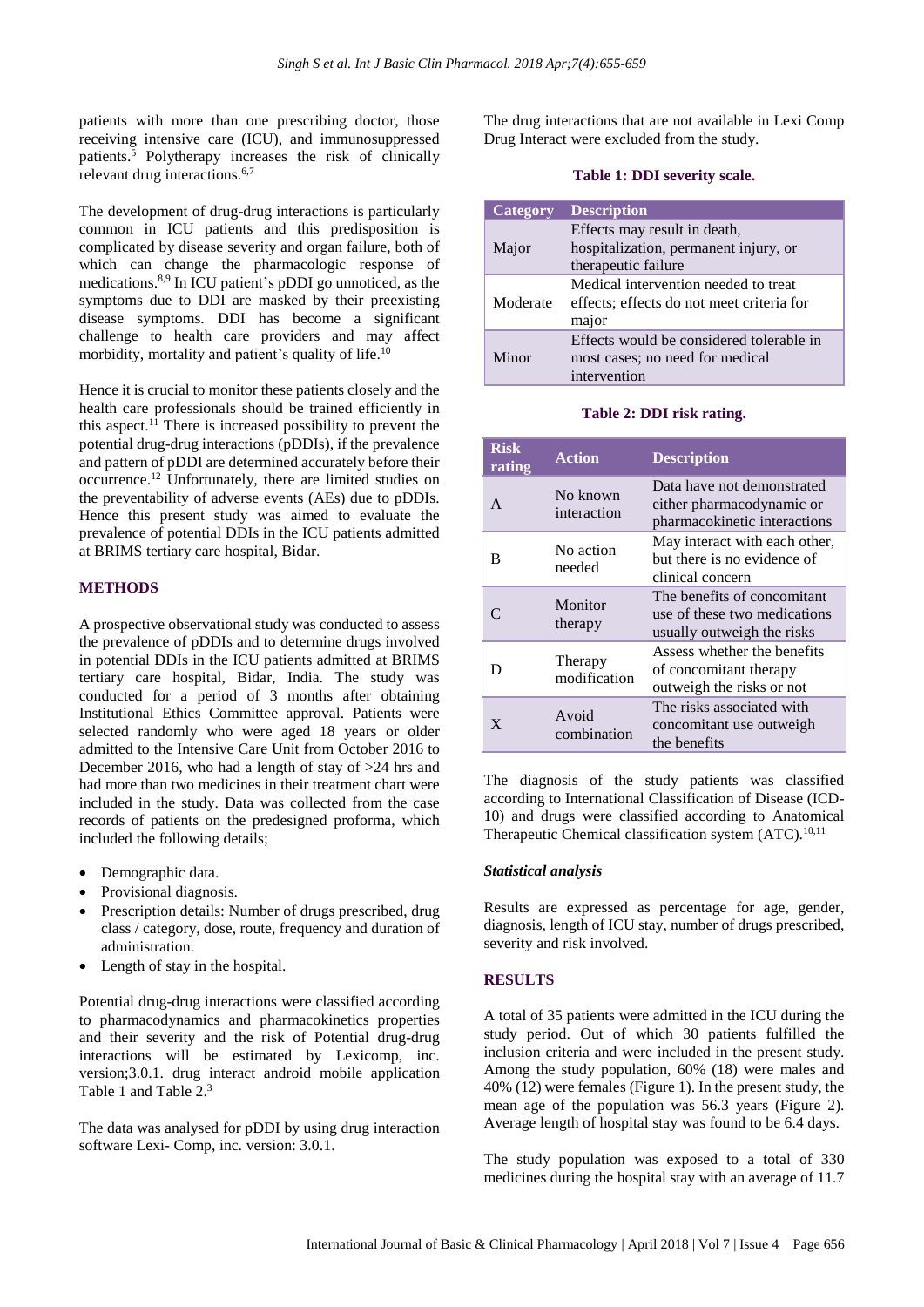drugs per patient. The major route of drug administration was parenteral that is, 61.5% (216) patients received parenteral medications while the rest 38.5% (135) patients received the drugs by other routes (Table 3).



**Figure 1: Gender of study population**



**Figure 2: Age distribution in study population.**

## **Table 3: Route of drug administration.**

| <b>Route of drug</b><br>administration | <b>Number of drugs</b><br>(Percentage) |
|----------------------------------------|----------------------------------------|
| Parenteral route                       | 216 (61.5%)                            |
| Other routes                           | 135 (38.5%)                            |

A total of 93.3% (28) of patients were exposed to atleast one potential drug-drug interactions. The total number of potential DDI observed in the study period was 273, with an average of 9.75 potential DDI occurring per patient. According to Lexicomp drug interact android mobile application majority (63%) of potential DDI were found to be moderate in their severity (Table 4).

Based on the risk category, about 67% of potential DDI belonged to type C risk (Figure 3). The maximum number of DDI observed for one patient was 19. The occurrence of DDIs is directly proportional to the no of drugs used (Figure 4).

#### **Table 4: pDDI based on severity.**

| Category | <b>Number of pDDI</b> |
|----------|-----------------------|
| Major    | 90(33%)               |
| Moderate | 171 (63%)             |
| Minor    | 12(4%)                |



**Figure 3: Percentage of pDDI based on the Risk scale.**



#### **Figure 4: Drugs usage versus drug interactions and patient population.**

According to Anatomical Therapeutic Classification (ATC) system, drugs in the cardiovascular system were the major category found to be interacting followed by alimentary tract and metabolism drugs. The most prevalent major and moderate DDI were those of anticoagulants and antiplatelet group (Table 5). The most common individual drug that caused pDDI was Clopidogrel followed by Aspirin and Heparin.

#### **DISCUSSION**

The present study assessed the prevalence of potential DDI in the ICU patients. 93.3% was the prevalence of pDDI in this study which is similar to a study conducted in the Northern India where the prevalence was 90.02% in MICU patients.<sup>4</sup> Our study had male preponderance (60%) which was similar to a study conducted by Manjeeta Gupta et al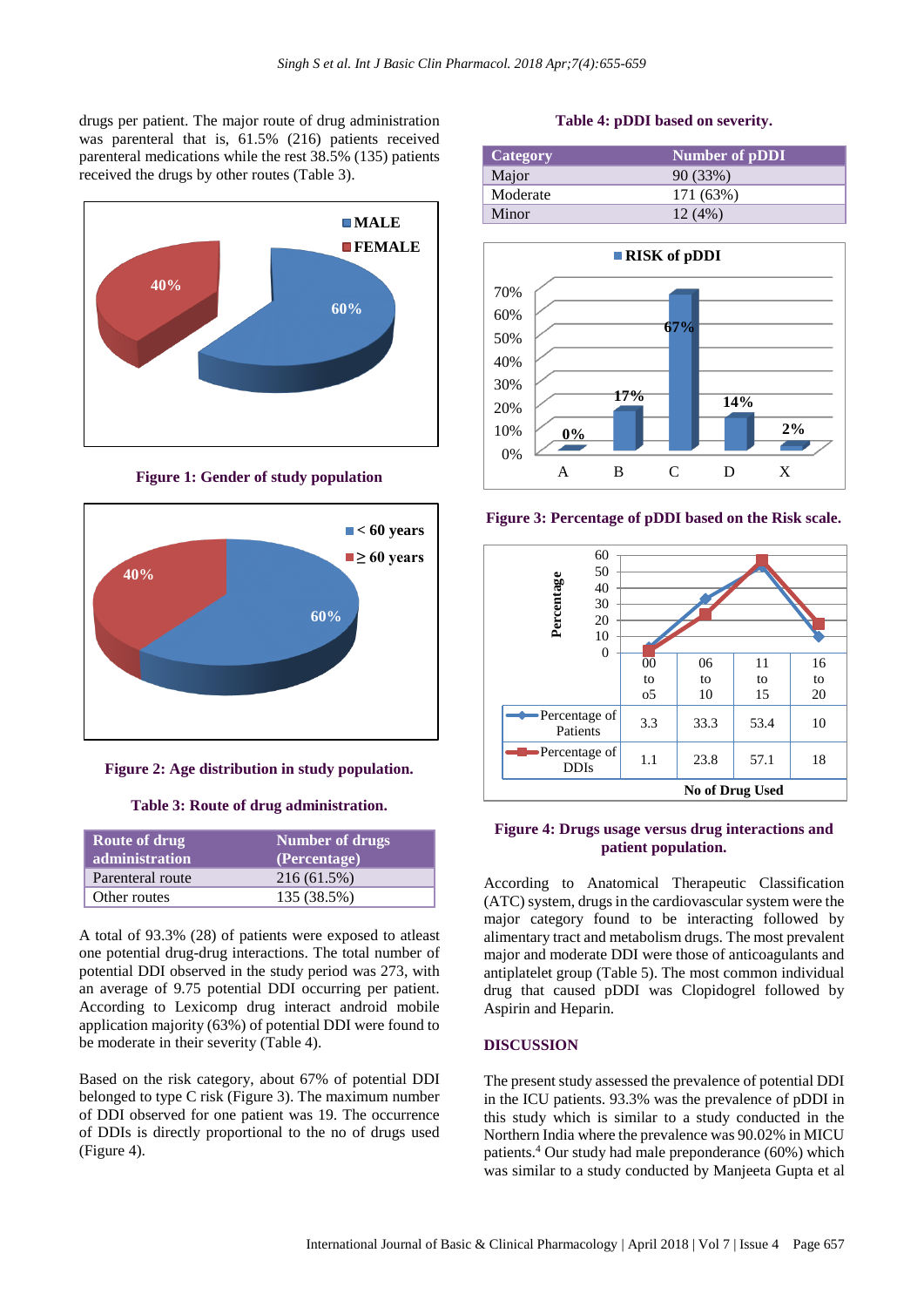$(67.2\%)$ .<sup>13</sup> Majority of the drugs were administered by parenteral route (61.5%) which is similar to a study conducted by Lima et al  $(62.3\%)$ .<sup>14</sup>This is because most of

the ICU patients are severely ill and require immediate drug effects.

| No. | pDDI                              | <b>Risk</b> | <b>Severity</b> | <b>Reliability</b> | <b>Number</b> | Percentage |
|-----|-----------------------------------|-------------|-----------------|--------------------|---------------|------------|
|     | $Clopidogrel + Atorvastatin$      | B           | Moderate        | Good               | 21            | 7.69%      |
|     | Atorvastatin + Pantoprazole       |             | Major           | Poor               | 18            | 6.59       |
| 3   | Aspirin + Clopidogrel             |             | Moderate        | Fair               | 15            | 5.49       |
|     | $Clopidogrel + Pantoprazole$      |             | Major           | Fair               | 15            | 5.49       |
|     | $Heparin + Aspirin$               |             | Major           | Good               | 15            | 5.49       |
| h   | $Heparin + Clopidogrel$           |             | Moderate        | Fair               | 12            | 4.39       |
|     | Streptokinase + Aspirin           |             | Major           | Fair               | 6             | 2.19       |
| 8   | Streptokinase + Clopidogrel       | С           | Major           | Fair               | 6             | 2.19       |
| 9   | Isosorbide dinitrate + Metoprolol | C           | Moderate        | Fair               | 6             | 2.19       |
| 10  | Ringer Lactate $+$ Heparin        |             | Moderate        | Fair               | 6             | 2.19       |

#### **Table 5: Ten most prevalent pDDI.**

One of the major things to be considered while monitoring the pDDI is its severity. This study showed 63% of the observed pDDI were moderate in their severity. A study conducted by Sainul Abideen et al in 72 MICU patients found that 64.15% of DDI were moderate in their severity.<sup>4</sup> A study by Manjeeta Gupta et al showed a similar result, about 60% of the observed pDDI were of moderate in nature.<sup>13</sup>

According to the Lexicomp drug interact risk scale of pDDI, in this study, category C was the most common  $67\%$ which required monitoring of therapy, followed by Category B  $(17\%)$ , D  $(14\%)$  and X  $(2\%)$ . A study by Manjeeta Gupta et al reported a similar result, about 60.26% of pDDI belonged to category C while 14.41% and 3.93% belonged to category D and X respectively.<sup>13</sup>

Our study showed that occurrence of pDDI was directly proportional to the number of drugs administered. This is in accordance with the study conducted by Reis et al which concluded that there is association between pDDI and the number of drugs used. Another study by Abideen et al also reported a similar finding that there is a positive relation between number of drugs used and chances of interaction.<sup>4</sup>

This study showed similar results as compared to various other studies, that drugs in the cardiovascular system were the major category found to be interacting followed by alimentary tract and metabolism drugs. $10,15$ -17 The most frequently interacting drug class involved in pDDIs may differ in different ICUs due to the co-morbid conditions of patients.<sup>18</sup>

Interaction between an anticoagulant and antiplatelet was the most frequent in this study. Few other studies reported, aspirin and heparin or antithrombotic agents and antibacterial agents as the most commonly involved drugs/classes in causing DDIs in ICU patients.19,20

The study was mainly based on the information obtained from the Lexicomp drug interact Application. The patients were not monitored for the occurrence of DDI clinically and also the significant relationship of co-morbidities and length of stay in ICU was not evaluated. Sample size was too small and limited study duration without any intervention were other limitations of our study.

#### **ACKNOWLEDGEMENTS**

Authors would like to express their gratitude and thanks to Dr. Gajanan P Kulkarni, MD Pharmacology Associate professor and in-charge Head of Department of Pharmacology, Bidar Institute of Medical Sciences, Bidar for permitting us to undertake this research work.

*Funding: No funding sources Conflict of interest: None declared Ethical approval: The study was approved by the Institutional Ethics Committee*

#### **REFERENCES**

- 1. Hartshorn EA. Drug interaction: 1. General considerations. Ann Pharmacother. 2006;40(1):116-8.
- 2. Cremades J, Gonzalo M, Arrebola I. Relationship between drug interactions and drug-related negative clinical outcomes. Pharm Pract (Granada). 2009;7(1):34-9.
- 3. Moyen E, Camiré E, Stelfox HT. Clinical review: Medication errors in critical care. Critical Care. 2008;12(2):208-14.
- 4. Abideen S, Vivekanandan K, Mishra P. Assessment of prevalence of potential drug-drug interactions in medical intensive care unit of a tertiary care hospital in India. Asian Journal of Pharmaceutical and Clinical Research. 2015;8(1):125-30.